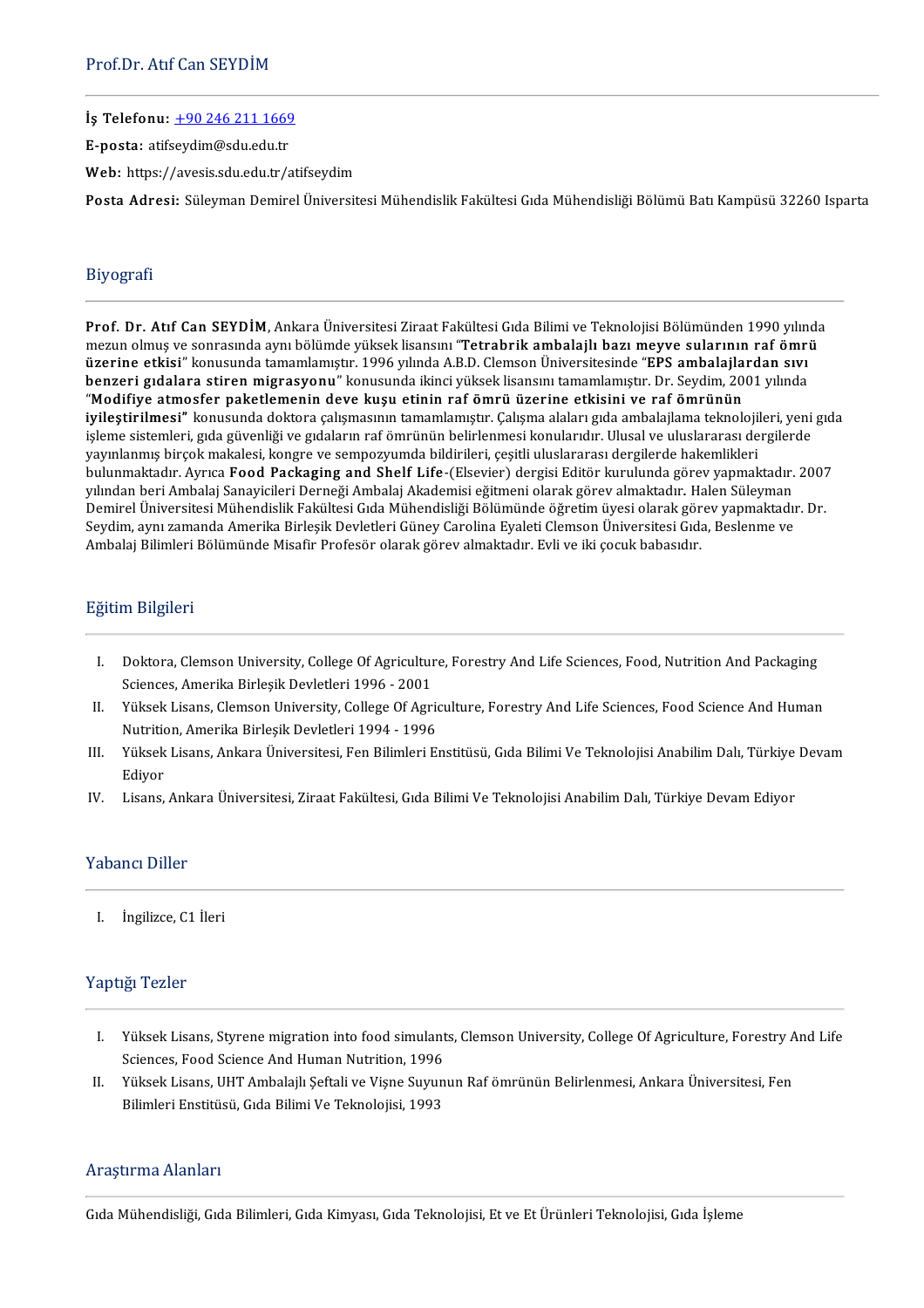## Akademik Unvanlar / Görevler

- kademik Unvanlar / Görevler<br>I. Prof.Dr., Süleyman Demirel Üniversitesi, Mühendislik Fakültesi, Gıda Mühendisliği, 2013 Devam Ediyor<br>I. Des Dr. Süleyman Demirel Üniversitesi, Mühendislik Fakültesi, Gıda Mühendisliği, 2009
- I. Prof.Dr., Süleyman Demirel Üniversitesi, Mühendislik Fakültesi, Gıda Mühendisliği, 2013 Devan<br>II. Doç.Dr., Süleyman Demirel Üniversitesi, Mühendislik Fakültesi, Gıda Mühendisliği, 2008 2013<br>II. Nrd Dos Dr. Süleyman
- I. Prof.Dr., Süleyman Demirel Üniversitesi, Mühendislik Fakültesi, Gıda Mühendisliği, 2013 Devam Ec<br>II. Doç.Dr., Süleyman Demirel Üniversitesi, Mühendislik Fakültesi, Gıda Mühendisliği, 2008 2013<br>III. Yrd.Doç.Dr., Süle

# III. Yrd.Doç.Dr., Süleyman Demirel Universitesi, Mühendislik Fakültesi, Gıda Müh<br>SCI, SSCI ve AHCI İndekslerine Giren Dergilerde Yayınlanan Makaleler<br>.

| Ι.    | Utilization of chestnut shell lignin in alginate films                                                                                                 |
|-------|--------------------------------------------------------------------------------------------------------------------------------------------------------|
|       | SÖĞÜT E, SEYDİM A.C.                                                                                                                                   |
|       | JOURNAL OF THE SCIENCE OF FOOD AND AGRICULTURE, 2022 (SCI Indekslerine Giren Dergi)                                                                    |
| Н.    | Whey protein isolate- and carrageenan-based edible films as carriers of different probiotic bacteria<br>SÖĞÜT E., Filiz B. E., SEYDİM A. C.            |
|       | Journal of Dairy Science, 2022 (SCI Expanded İndekslerine Giren Dergi)                                                                                 |
| III.  | Development of chitosan/cycloolefin copolymer and chitosan/polycaprolactone active bilayer films<br>incorporated with grape seed extract and carvacrol |
|       | SÖĞÜT E., SEYDİM A. C., Chiralt A.                                                                                                                     |
|       | JOURNAL OF POLYMER RESEARCH, cilt.28, sa.8, 2021 (SCI İndekslerine Giren Dergi)                                                                        |
| IV.   | Determination of bioactive properties of different edible mushrooms from Turkey<br>Alkin M., SÖĞÜT E., SEYDİM A.C.                                     |
|       | JOURNAL OF FOOD MEASUREMENT AND CHARACTERIZATION, 2021 (SCI Indekslerine Giren Dergi)                                                                  |
| V.    | Effect of whey protein edible films containing plant essential oils on microbial inactivation of sliced                                                |
|       | Kasar cheese                                                                                                                                           |
|       | SEYDIM A. C., Sarikus-Tutal G., SÖĞÜT E.                                                                                                               |
|       | Food Packaging and Shelf Life, cilt.26, 2020 (SCI Indekslerine Giren Dergi)                                                                            |
| VI.   | Classification of honeys collected from different regions of Anatolia by chemometric methods<br>SÖĞÜT E., SEYDİM A. C.                                 |
|       | JOURNAL OF FOOD PROCESSING AND PRESERVATION, cilt.44, 2020 (SCI İndekslerine Giren Dergi)                                                              |
| VII.  | Effects of Ozonation on Apple Juice Quality                                                                                                            |
|       | Arı B., Budak N. H., SEYDİM A. C., Güzel-Seydim Z. B.                                                                                                  |
|       | International Journal of Fruit Science, cilt.20, 2020 (SCI Indekslerine Giren Dergi)                                                                   |
| VIII. | A model system based on glucose-arginine to monitor the properties of Maillard reaction products<br>SÖĞÜT E., ERTEKİN FİLİZ B., SEYDİM A. C.           |
|       | Journal of Food Science and Technology, 2020 (SCI Indekslerine Giren Dergi)                                                                            |
| IX.   | The properties of kappa-carrageenan and whey protein isolate blended films containing<br>pomegranate seed oil                                          |
|       | SÖĞÜT E., Balqis A. M. I., Hanani Z. A. N., SEYDİM A. C.                                                                                               |
|       | POLYMER TESTING, cilt 77, 2019 (SCI İndekslerine Giren Dergi)                                                                                          |
| X.    | The effects of chitosan- and polycaprolactone-based bilayer films incorporated with grape seed                                                         |
|       | extract and nanocellulose on the quality of chicken breast fillets<br>SÖĞÜT E, SEYDİM A.C.                                                             |
|       | LWT-FOOD SCIENCE AND TECHNOLOGY, cilt.101, ss.799-805, 2019 (SCI Indekslerine Giren Dergi)                                                             |
| XI.   | The effects of Chitosan and grape seed extract-based edible films on the quality of vacuum packaged<br>chicken breast fillets                          |
|       | SÖĞÜT E., SEYDİM A. C.                                                                                                                                 |
|       |                                                                                                                                                        |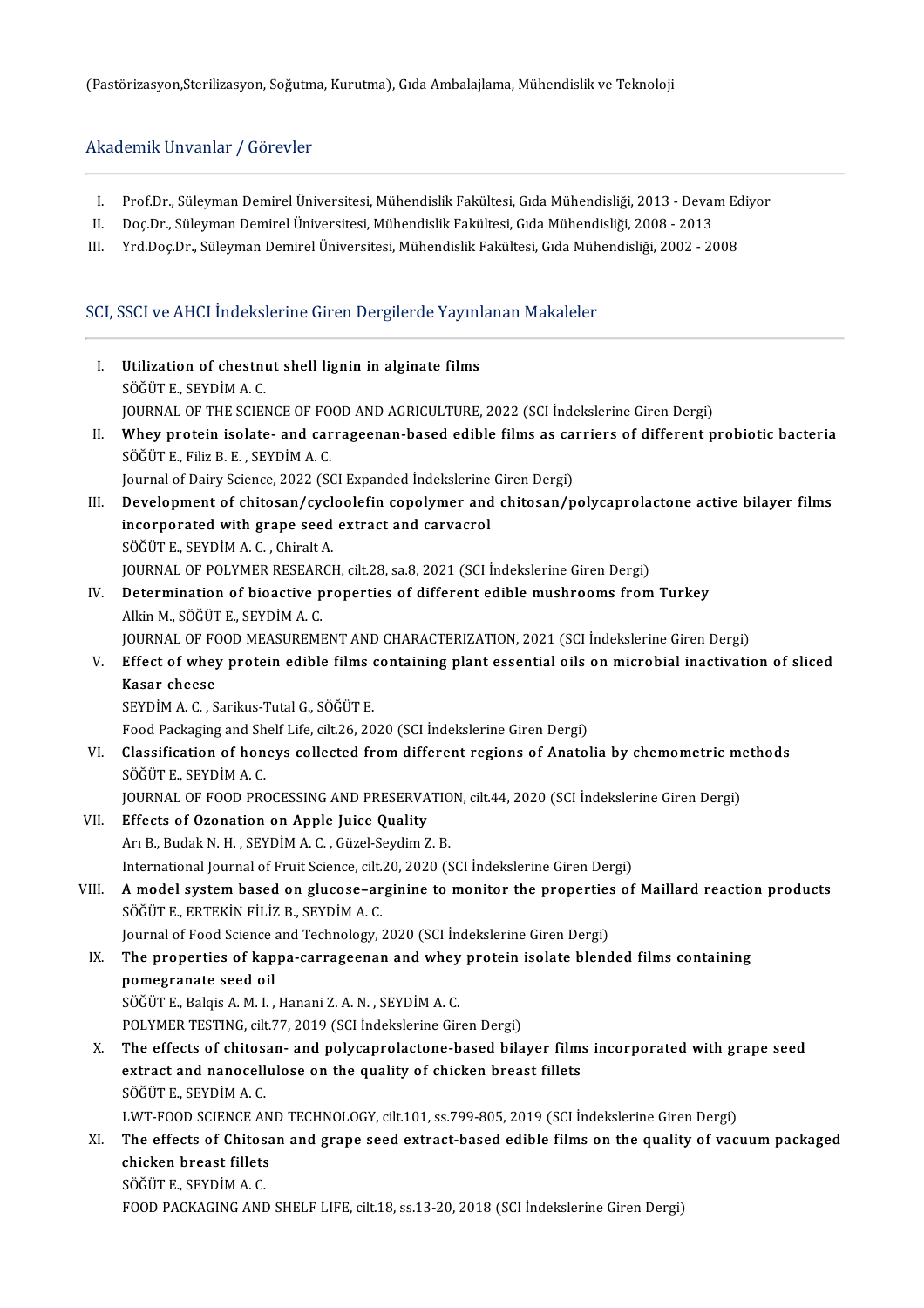| XII.   | Kinetic changes of antioxidant parameters, ascorbic acid loss, and hydroxymethyl furfural formation<br>during apple chips production |
|--------|--------------------------------------------------------------------------------------------------------------------------------------|
|        | Ertekin Filiz B, Seydim A C.                                                                                                         |
|        | JOURNAL OF FOOD BIOCHEMISTRY, cilt.42, 2018 (SCI İndekslerine Giren Dergi)                                                           |
| XIII.  | Development of Chitosan and Polycaprolactone based active bilayer films enhanced with                                                |
|        | nanocellulose and grape seed extract                                                                                                 |
|        | SÖĞÜT E., SEYDİM A. C.                                                                                                               |
|        | Carbohydrate Polymers, cilt.195, ss.180-188, 2018 (SCI İndekslerine Giren Dergi)                                                     |
| XIV.   | Characterization of cyclic olefin copolymer-coated chitosan bilayer films containing nanocellulose                                   |
|        | and grape seed extract                                                                                                               |
|        | SÖĞÜT E, SEYDİM A.C.                                                                                                                 |
|        | PACKAGING TECHNOLOGY AND SCIENCE, cilt.31, sa.7, ss.499-508, 2018 (SCI Indekslerine Giren Dergi)                                     |
| XV.    | Production and quality of kefir cultured butter                                                                                      |
|        | KARACA Y., Gun I., SEYDIM A. C., GUZEL-SEYDIM Z. B.                                                                                  |
|        | MLJEKARSTVO, cilt.68, sa.1, ss.64-72, 2018 (SCI Indekslerine Giren Dergi)                                                            |
| XVI.   | Antioxidant Activity and Phenolic Acid Content of Selected Vegetable Broths                                                          |
|        | Ertekin Filiz B., Korkmaz N., Budak N. H., Seydim A. C., Guzel Seydim Z. B.                                                          |
|        | CZECH JOURNAL OF FOOD SCIENCES, cilt.35, sa.6, ss.469-475, 2017 (SCI Indekslerine Giren Dergi)                                       |
| XVII.  | <b>Functional Properties of Vinegar</b>                                                                                              |
|        | BUDAK N. H., Aykin E., SEYDİM A. C., Greene A. K., GUZEL SEYDIM Z. B.                                                                |
|        | JOURNAL OF FOOD SCIENCE, cilt.79, sa.5, 2014 (SCI Indekslerine Giren Dergi)                                                          |
| XVIII. | Effects of different fermentation parameters on quality characteristics of kefir                                                     |
|        | KOK-TAS T., SEYDİM A. C., Ozer B., GUZEL-SEYDIM Z. B.                                                                                |
|        | JOURNAL OF DAIRY SCIENCE, cilt.96, sa.2, ss.780-789, 2013 (SCI İndekslerine Giren Dergi)                                             |
| XIX.   | Comparison of antioxidant properties of traditional and commercial pomegranate sours                                                 |
|        | Budak N. H., Ertekin-Filiz B., SEYDİM A. C., Koşkan Ö., Guzel-Seydim Z. B.                                                           |
|        | Journal of Food, Agriculture and Environment, cilt.11, ss.368-371, 2013 (SCI Expanded Indekslerine Giren Dergi)                      |
| XX.    | Effects of Apple Cider Vinegars Produced with Different Techniques on Blood Lipids in High-                                          |
|        | Cholesterol-Fed Rats                                                                                                                 |
|        | Budak N. H., Doguc D., Savas C. M., SEYDIM A. C., Tas T. K., Ciris M. I., Guzel-Seydim Z. B.                                         |
|        | JOURNAL OF AGRICULTURAL AND FOOD CHEMISTRY, cilt.59, sa.12, ss.6638-6644, 2011 (SCI Indekslerine Giren<br>Dergi)                     |
| XXI.   | Effect of different growth conditions on biomass increase in kefir grains                                                            |
|        | Guzel-Seydim Z. B., Kok-Tas T., Ertekin-Filiz B., SEYDİM A. C.                                                                       |
|        | JOURNAL OF DAIRY SCIENCE, cilt.94, sa.3, ss.1239-1242, 2011 (SCI İndekslerine Giren Dergi)                                           |
| XXII.  | Review: Functional Properties of Kefir                                                                                               |
|        | GUZEL-SEYDIM Z. B., KOK-TAS T., Greene A. K., SEYDIM A. C.                                                                           |
|        | CRITICAL REVIEWS IN FOOD SCIENCE AND NUTRITION, cilt.51, sa.3, ss.261-268, 2011 (SCI Indekslerine Giren                              |
|        | Dergi)                                                                                                                               |
| XXIII. | Determination of antimutagenic properties of acetone extracted fermented milks and changes in                                        |
|        | their total fatty acid profiles including conjugated linoleic acids                                                                  |
|        | GUZEL-SEYDIM Z.B., Seydim A.C., GREENE A.K., TAS T.                                                                                  |
|        | INTERNATIONAL JOURNAL OF DAIRY TECHNOLOGY, cilt.59, sa.3, ss.209-215, 2006 (SCI Indekslerine Giren Dergi)                            |
| XXIV.  | Effects of packaging atmospheres on shelf-life quality of ground ostrich meat                                                        |
|        | Seydim A.C., ACTON J.C., HALL M.A., DAWSON P.L.                                                                                      |
|        | MEAT SCIENCE, cilt 73, sa 3, ss 503-510, 2006 (SCI Indekslerine Giren Dergi)                                                         |
| XXV.   | Effects of rosemary extract and sodium lactate on quality of vacuum-packaged ground ostrich meat                                     |
|        | Seydim A. C., GUZEL-SEYDIM Z. B., ACTON J., DAWSON P.                                                                                |
|        | JOURNAL OF FOOD SCIENCE, cilt.71, sa.1, 2006 (SCI Indekslerine Giren Dergi)                                                          |
| XXVI.  | Antimicrobial activity of whey protein based edible films incorporated with oregano, rosemary and                                    |
|        | garlic essential oils                                                                                                                |
|        |                                                                                                                                      |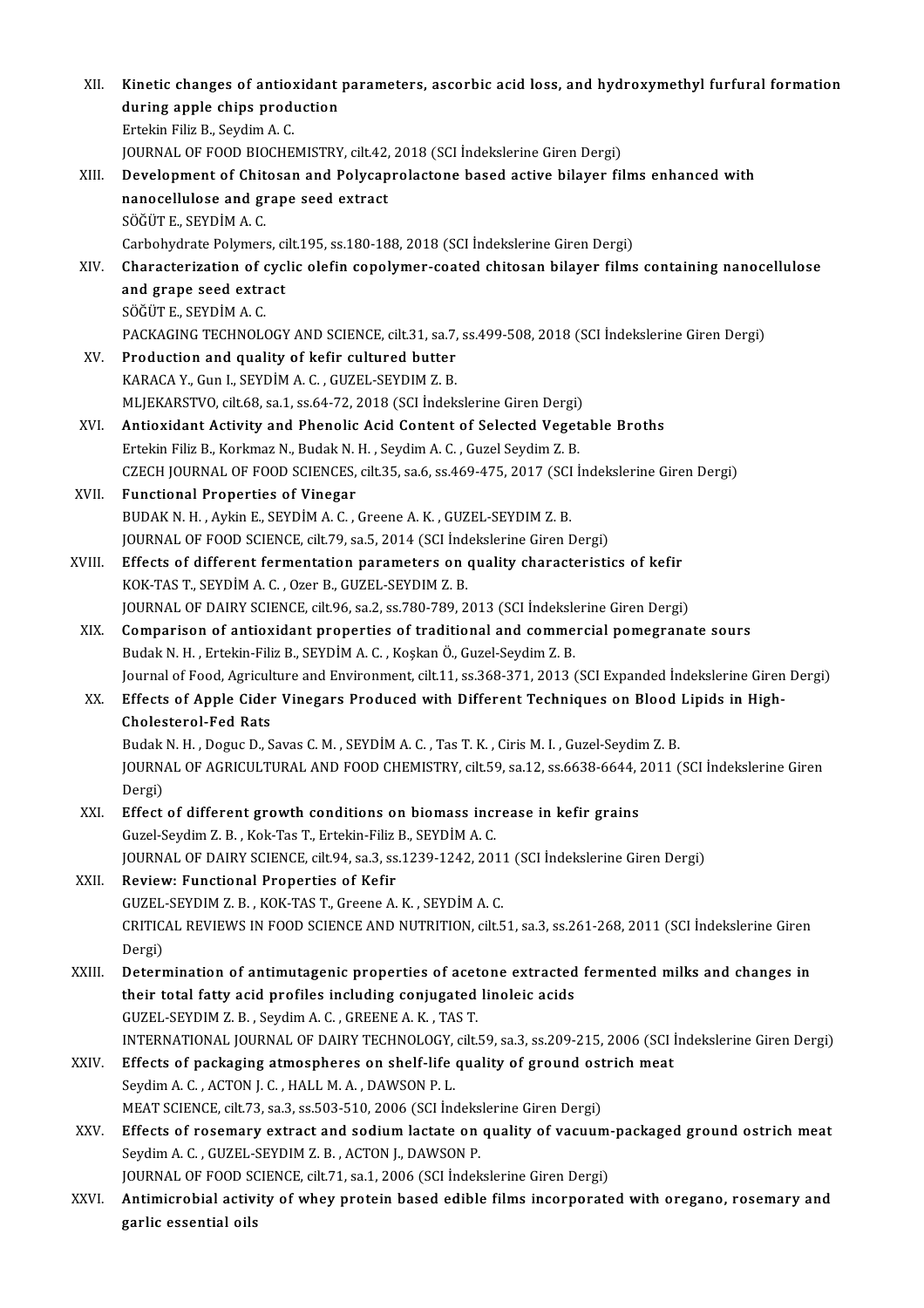SeydimA.C. ,SARIKUSG. FOODRESEARCHINTERNATIONAL, cilt.39, sa.5, ss.639-644,2006(SCI İndekslerineGirenDergi) Seydim A. C. , SARIKUS G.<br>FOOD RESEARCH INTERNATIONAL, cilt.39, sa.5, ss.639-644, 2006 (SCI Indekslerine Giren Dergi)<br>XXVII. Influences of exopolysaccharide producing cultures on the quality of plain set type yogurt<br>CUZEL FOOD RESEARCH INTERNATIONAL, cilt.39, sa<br>Influences of exopolysaccharide produc<br>GUZEL-SEYDIM Z. B. , SEZGIN E., Seydim A. C.<br>FOOD CONTROL cilt 16, se 3, se 205, 200, 200, Influences of exopolysaccharide producing cultures on the quality of<br>GUZEL-SEYDIM Z. B. , SEZGIN E., Seydim A. C.<br>FOOD CONTROL, cilt.16, sa.3, ss.205-209, 2005 (SCI İndekslerine Giren Dergi)<br>Turkish kafir and kafir arains: GUZEL-SEYDIM Z. B. , SEZGIN E., Seydim A. C.<br>FOOD CONTROL, cilt.16, sa.3, ss.205-209, 2005 (SCI Indekslerine Giren Dergi)<br>XXVIII. Turkish kefir and kefir grains: microbial enumeration and electron microscobic observati GUZEL-SEYDIMZ.B. ,WYFFELS J.,SeydimA.C. ,GREENEA. Turkish kefir and kefir grains: microbial enumeration and electron microscobic observation<br>GUZEL-SEYDIM Z. B. , WYFFELS J., Seydim A. C. , GREENE A.<br>INTERNATIONAL JOURNAL OF DAIRY TECHNOLOGY, cilt.58, sa.1, ss.25-29, 2005 GUZEL-SEYDIM Z. B., WYFFELS J., Seyc<br>INTERNATIONAL JOURNAL OF DAIRY<br>XXIX. Use of ozone in the food industry INTERNATIONAL JOURNAL OF DAIRY TECHNO<br>Use of ozone in the food industry<br>GUZEL-SEYDIM Z. B. , GREENE A., Seydim A. C.<br>LEPENSMITTEL WISSENSCHAET UND TECHN Use of ozone in the food industry<br>GUZEL-SEYDIM Z. B., GREENE A., Seydim A. C.<br>LEBENSMITTEL-WISSENSCHAFT UND-TECHNOLOGIE-FOOD SCIENCE AND TECHNOLOGY, cilt.37, sa.4, ss.453-460,<br>2004 (SCLIndekslerine Ciren Dergi) GUZEL-SEYDIM Z. B. , GREENE A., Sey<br>LEBENSMITTEL-WISSENSCHAFT UN<br>2004 (SCI İndekslerine Giren Dergi)<br>Comnarison of amine acid nrafil LEBENSMITTEL-WISSENSCHAFT UND-TECHNOLOGIE-FOOD SCIENCE AND TE<br>2004 (SCI Indekslerine Giren Dergi)<br>XXX. Comparison of amino acid profiles of milk, yogurt and Turkish kefir<br>CUZEL SEVDIM Z.B. Savdim A.G. CREENE A 2004 (SCI İndekslerine Giren Dergi)<br>Comparison of amino acid profiles of milk, yogurt and Turkish kefir<br>GUZEL-SEYDIM Z. B. , Seydim A. C. , GREENE A. Comparison of amino acid profiles of milk, yogurt and Turkish kefir<br>GUZEL-SEYDIM Z. B. , Seydim A. C. , GREENE A.<br>MILCHWISSENSCHAFT-MILK SCIENCE INTERNATIONAL, cilt.58, ss.158-160, 2003 (SCI İndekslerine Giren Dergi)<br>Deter GUZEL-SEYDIM Z. B., Seydim A. C., GREENE A.<br>MILCHWISSENSCHAFT-MILK SCIENCE INTERNATIONAL, cilt.58, ss.158-160, 2003 (SCI İndekslerine Giren<br>XXXI. Determination of Organic Acids and Volatile Flavor Substances in Kefir durin MILCHWISSENSCHAFT-MILK SCIENCE INTERNATION.<br>Determination of Organic Acids and Volatile Fla<br>Güzel-Seydim Z. B. , Seydim A. C. , Greene A., Bodine A.<br>Journal of Eood Composition and Anglysis, silt 13, so 1 Determination of Organic Acids and Volatile Flavor Substances in Kefir during Fermentation<br>Güzel-Seydim Z. B. , Seydim A. C. , Greene A., Bodine A.<br>Journal of Food Composition and Analysis, cilt.13, sa.1, ss.35-43, 2000 (S Güzel-Seydim Z. B. , Seydim A. C. , Greene A., Bodine A.<br>Journal of Food Composition and Analysis, cilt.13, sa.1, ss.35-43, 2000 (SCI Expanded Indekslerine Gire<br>XXXII. Organic acids and volatile flavor components evolved d Journal of Food Composition and Analysis, cilt.<br>Organic acids and volatile flavor compone<br>GUZEL-SEYDIM Z. B. , Seydim A. C. , GREENE A.<br>JOURNAL OF DAIRY SCIENCE, silt 92, se 2, se 27 Organic acids and volatile flavor components evolved during refrigerated storage of kefir<br>GUZEL-SEYDIM Z. B., Seydim A. C., GREENE A.<br>JOURNAL OF DAIRY SCIENCE, cilt.83, sa.2, ss.275-277, 2000 (SCI İndekslerine Giren Dergi) GUZEL-SEYDIM Z. B. , Seydim A. C. , GREENE A.<br>JOURNAL OF DAIRY SCIENCE, cilt.83, sa.2, ss.275-277, 2000 (SCI Indekslerine Giren Dergi)<br>XXXIII. Packaging effects on shell egg breakage rates during simulated transportation<br>S JOURNAL OF DAIRY SCIEN<br>Packaging effects on sh<br>Seydim A. C. , DAWSON P.<br>POULTPY SCIENCE silt 79 Seydim A. C., DAWSON P.<br>POULTRY SCIENCE, cilt.78, sa.1, ss.148-151, 1999 (SCI İndekslerine Giren Dergi)

## Diğer Dergilerde Yayınlanan Makaleler

|        | Diğer Dergilerde Yayınlanan Makaleler                                                                                                 |  |  |
|--------|---------------------------------------------------------------------------------------------------------------------------------------|--|--|
| L      | Utilization of Kiwi Peel Lignocellulose as Fillers in Poly(Lactic Acid) Films<br>SÖĞÜT E., SEYDİM A.C.                                |  |  |
|        | Journal of the Turkish Chemical Society, Section A: Chemistry, cilt.9, sa.1, ss.283-294, 2022 (Diğer Kurumların<br>Hakemli Dergileri) |  |  |
| $II$ . | Demleme yönteminin siyah çayın kalite parametreleri ve antioksidan kapasitesi üzerine etkisi<br>Seydim Z.B., Seydim A.C., Greene A.K. |  |  |
|        | Functional Food Science, cilt.1, sa.8, ss.1-13, 2021 (Diğer Kurumların Hakemli Dergileri)                                             |  |  |
| Ш      | Development of Chitosan and Polycaprolactone Based Trilayer Biocomposite Films for Food                                               |  |  |
|        | <b>Packaging Applications</b>                                                                                                         |  |  |
|        | SÖĞÜT E, SEYDİM A.C.                                                                                                                  |  |  |
|        | JOURNAL OF POLYTECHNIC-POLITEKNIK DERGISI, cilt.24, sa.1, ss.263-273, 2021 (ESCI İndekslerine Giren Dergi)                            |  |  |
| IV.    | THE EFFECT OF GLYCEROL ON THE FORMATION OF CHITOSAN/POLYCAPROLACTONE AND                                                              |  |  |
|        | CHITOSAN/CYCLOOLEFINCOPOLYMER BILAYER FILMS                                                                                           |  |  |
|        | Söğüt E, Seydim A C                                                                                                                   |  |  |
|        | GIDA / THE JOURNAL OF FOOD, cilt.45, sa.4, ss.763-773, 2020 (Diğer Kurumların Hakemli Dergileri)                                      |  |  |
| V.     | Farklı sıcaklık ve sürelerinin leblebilerin bazı fiziksel ve duyusal özellikleri üzerine etkisi ve leblebi                            |  |  |
|        | rengindeki değişim kinetiği                                                                                                           |  |  |
|        | SAĞLAM H., SEYDİM A.C.                                                                                                                |  |  |
|        | Harran Tarım ve Gıda Bilimleri Dergisi, cilt.24, sa.2, ss.140-150, 2020 (Diğer Kurumların Hakemli Dergileri)                          |  |  |
| VI.    | Styrene Monomer Migration from Expanded Polystyrene Into Food Acids and Ethanol                                                       |  |  |
|        | Dawson P. L., Seydim A. C., Hirt D.                                                                                                   |  |  |
|        | Journal of Food Research, cilt.9, sa.3, ss.39-52, 2020 (Diğer Kurumların Hakemli Dergileri)                                           |  |  |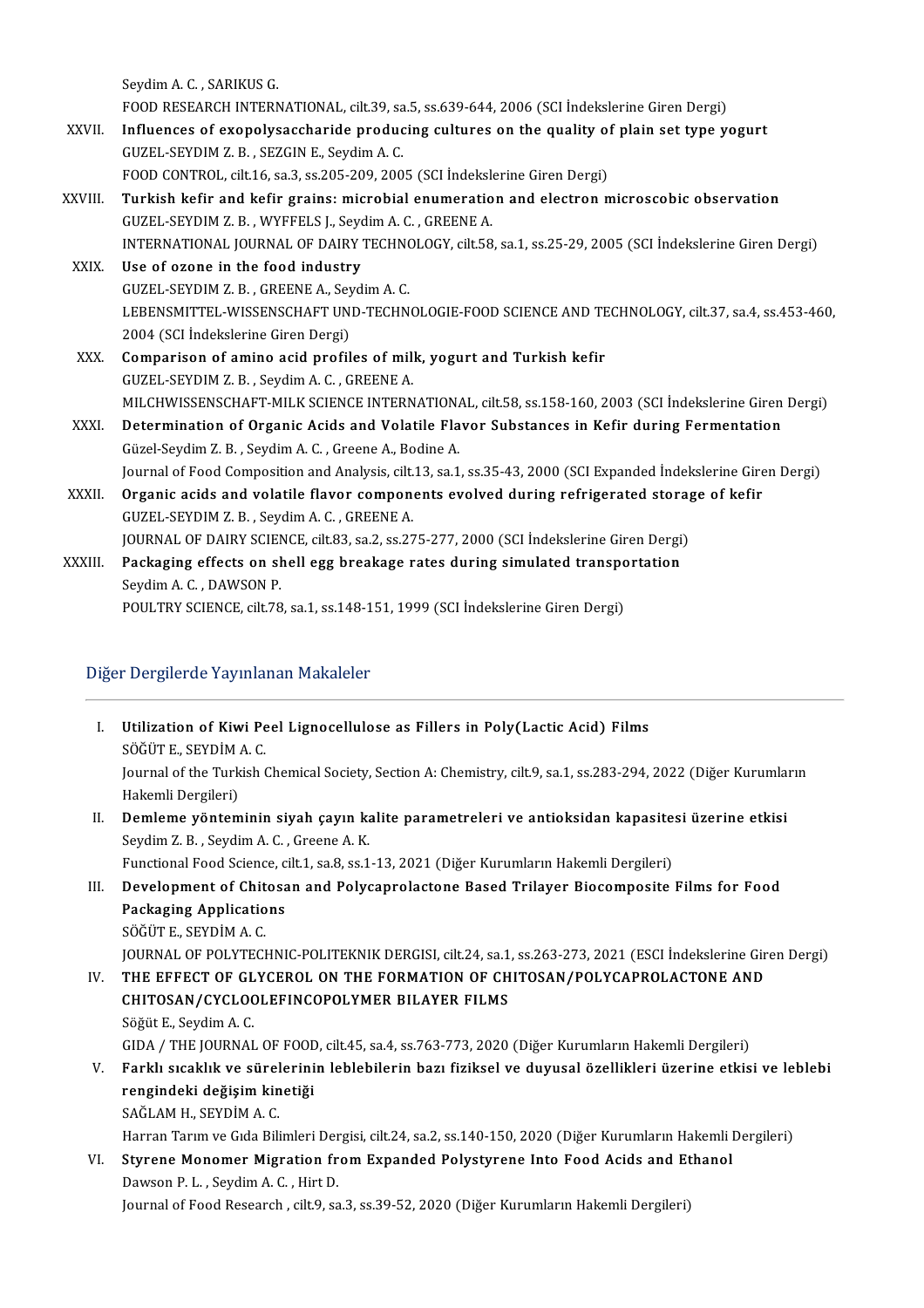VII. Chitosan and Starch Based Intelligent Films with Anthocyanins from Eggplant to Monitor pH<br>Waristians Chitosan al<br>Variations<br><sup>Pilgio S. SÖČ</sub></sup> Chitosan and Starch Based I<br>Variations<br>Bilgiç S., SÖĞÜT E., SEYDİM A. C.<br>Turkich Journal of Agrigulture

Bilgic S., SÖĞÜT E., SEYDİM A. C.

Variations<br>Bilgiç S., SÖĞÜT E., SEYDİM A. C.<br>Turkish Journal of Agriculture - Food Science and Technology, sa.7, ss.61-66, 2019 (Diğer Kurumların Hakemli<br>Dergileri)

VIII. Gokirmakli, C., Budak, N. H., Guzel-Seydim, Z. B., Seydim, A. C., Filiz, B. E., Karakulak, I. D. 2019. Dergileri)<br>Gokirmakli, Ç., Budak, N. H., Guzel-Seydim, Z. B., Seydim, A. C., Filiz, B. E., Karakulak, I. D. 2019.<br>Antioxidant Properties of Strawberry Vinegar. International Journal of Food Engineering Vol. 5, No.<br>3. doi: Gokirmakli, Ç., Budak, N. H., Guzel<br>Antioxidant Properties of Strawbe<br>3, doi: 10.18178/ijfe.5.3.171-174<br>Cökurmaklı C. BUDAK H.N., SEVDİM Z Antioxidant Properties of Strawberry Vinegar. International Journal of Food En<br>3, doi: 10.18178/ijfe.5.3.171-174<br>Gökırmaklı Ç., BUDAK H. N. , SEYDİM Z. B. , SEYDİM A. C. , ERTEKİN FİLİZ B., Karakulak İ. D.<br>International Jo 3, doi: 10.18178/ijfe.5.3.171-174<br>Gökırmaklı Ç., BUDAK H. N. , SEYDİM Z. B. , SEYDİM A. C. , ERTEKİN FİLİZ B., Karakulak İ. D.<br>International Journal of Food Engineering, cilt.5, sa.3, ss.171-174, 2019 (Diğer Kurumların Hak

- Gökirmaklı Ç., BUDAK H. N. , SEYDİM Z. B. , SEYDİM A<br>International Journal of Food Engineering, cilt.5, sa.3<br>IX. Antioxidant Properties of Strawberry Vinegar International Journal of Food Engineering, cilt.5, sa.3, ss.171-174, 2019 (Diğer Kurumları<br>**Antioxidant Properties of Strawberry Vinegar**<br>Gökırmakli Ç., BUDAK H. N. , SEYDİM Z. B. , SEYDİM A. C. , ERTEKİN FİLİZ B., Karakul Antioxidant Properties of Strawberry Vinegar<br>Gökırmakli Ç., BUDAK H. N. , SEYDİM Z. B. , SEYDİM A. C. , ERTEKİN FİLİZ B., Karakulak D.<br>ETP International Journal of Food Engineering, cilt.5, sa.3, ss.171-174, 2019 (Diğer Ku Gökırmakli Ç., BUDAK H. N. , SEYDİM Z. B. , SEYDİM A. C. , ERTEKİN FİLİZ B., Karakulak D.<br>ETP International Journal of Food Engineering, cilt.5, sa.3, ss.171-174, 2019 (Diğer Kuruı<br>X. Development of Antioxidant Chitosan Fi
- ETP International Journ<br>Development of Anti<br>SÖĞÜT E., SEYDİM A. C.<br>Eurossian Journal of E. Development of Antioxidant Chitosan Films Incorporated with Quinoa Extract<br>SÖĞÜT E., SEYDİM A. C.<br>Euroasian Journal of Food Science and Technology, ss.19-27, 2018 (Diğer Kurumların Hakemli Dergileri)<br>CHARACTERIZATION OF CH

## SÖĞÜT E., SEYDİM A. C.<br>Euroasian Journal of Food Science and Technology, ss.19-27, 2018 (Diğer Kurumların Hakemli Dergil<br>XI. CHARACTERIZATION OF CHITOSAN BASED FILMS INCORPORATED WITH ESSENTIAL OILS<br>SÖĞÜT E.. SEYDİM A. Euroasian Journal of Fe<br>CHARACTERIZATION<br>SÖĞÜT E., SEYDİM A. C.<br>CIDA / THE JOURNAL G

GIDA / THE JOURNAL OF FOOD, cilt.43, sa.4, ss.624-634, 2018 (Diğer Kurumların Hakemli Dergileri)

SÖĞÜT E., SEYDİM A. C.<br>GIDA / THE JOURNAL OF FOOD, cilt.43, sa.4, ss.624-634, 2018 (Diğer Kurumların Hakemli Dergileri)<br>XII. Leblebi Üretiminde İkinci Kavurma Koşullarının Leblebi'xxnin Fizikokimyasal Özellikleri ve Du GIDA / THE JOURNAL OF<br>Leblebi Üretiminde İki<br>Kalitesi Üzerine Etkisi<br>SAČLAM H. SEVDİM A.C Leblebi Üretiminde İki<br>Kalitesi Üzerine Etkisi<br>SAĞLAM H., SEYDİM A. C.<br>Harran Tarım ve Gıda Bili Kalitesi Üzerine Etkisi<br>SAĞLAM H., SEYDİM A. C.<br>Harran Tarım ve Gıda Bilimleri Dergisi, cilt.21, sa.3, ss.279-292, 2017 (Diğer Kurumların Hakemli Dergileri)<br>RİYORAZLI NANOKOMROZİTLER VE GIDA AMRALALLAMADAKİ UYGULAMALARL

## SAĞLAM H., SEYDİM A. C.<br>Harran Tarım ve Gıda Bilimleri Dergisi, cilt.21, sa.3, ss.279-292, 2017 (Diğer Kurumların H<br>XIII. BİYOBAZLI NANOKOMPOZİTLER VE GIDA AMBALAJLAMADAKİ UYGULAMALARI<br>ÇAĞDAŞ E., SEYDİM A. C. Harran Tarım ve Gıda Bi<mark>l</mark><br>BİYOBAZLI NANOKOM<br>ÇAĞDAŞ E., SEYDİM A. C.<br>CIDA / TUE JOUPNAL OF

GIDA / THE JOURNAL OF FOOD, cilt.42, sa.6, ss.821-833, 2017 (Diğer Kurumların Hakemli Dergileri)

## CAĞDAŞ E., SEYDİM A. C.<br>GIDA / THE JOURNAL OF FOOD, cilt.42, sa.6, ss.821-833, 2017 (Diğer Kurumların Hakemli Dergileri)<br>XIV. Üzüm çekirdeğinden fenolik bileşen ekstraksiyonunun yüzey yanıt metodu ile optimizasyonu<br>CAĞ GIDA / THE JOURNAL OF<br>**Üzüm çekirdeğinden f**<br>ÇAĞDAŞ E., SEYDİM A. C. Üzüm çekirdeğinden fenolik bileşen ekstraksiyonunun yüzey yan<br>ÇAĞDAŞ E., SEYDİM A. C.<br>Gıda, cilt.41, sa.6, ss.403-410, 2016 (Diğer Kurumların Hakemli Dergileri)<br>Effects of svane wine and annla sider wineser en evidetiye an

Gıda, cilt.41, sa.6, ss.403-410, 2016 (Diğer Kurumların Hakemli Dergileri)

# CAĞDAŞ E., SEYDİM A. C.<br>Gıda, cilt.41, sa.6, ss.403-410, 2016 (Diğer Kurumların Hakemli Dergileri)<br>XV. Effects of grape wine and apple cider vinegar on oxidative and antioxidative status in high<br>cholesterol-fed rats

SEYDİM A.C., Guzel-Seydim Z.B., Doguc D.K., SAVAŞ M.Ç., Budak H.N. FUNCTIONAL FOODS IN HEALTH AND DISEASE, cilt.6, sa.9, ss.569-577, 2016 (ESCI İndekslerine Giren Dergi) SEYDİM A. C., Guzel-Seydim Z. B., Doguc D. K., SAVAŞ M. Ç., Budak H. N.<br>FUNCTIONAL FOODS IN HEALTH AND DISEASE, cilt.6, sa.9, ss.569-577, 2016 (ESCI İndekslerine Gi<br>XVI. Effect of kefir on Fusobacterium nucleatum in potent

FUNCTIONAL FOODS IN HEALTH AND DISEASE, cilt.6, sa.9,<br>Effect of kefir on Fusobacterium nucleatum in poten<br>GUZEL-SEYDIM Z. B. , DİBEKÇİ M., ÇAĞDAŞ E., SEYDİM A. C.<br>Eunstianal Foods in Health and Disease, silt 6, sa 7, sa 46 Effect of kefir on Fusobacterium nucleatum in potentially preventing intestinal cancer<br>GUZEL-SEYDIM Z. B. , DİBEKÇİ M., ÇAĞDAŞ E., SEYDİM A. C.<br>Functional Foods in Health and Disease, cilt.6, sa.7, ss.469-477, 2016 (Diğer

GUZEL-SEYDIM Z. B. , DİBEKÇİ M., ÇAĞDAŞ E., SEYDİM A. C.<br>Functional Foods in Health and Disease, cilt.6, sa.7, ss.469-477, 2016 (Diğer Kurumların Hakemli Dergileri)<br>XVII. MOLEKÜLER HAREKETLİLİK: GIDALARIN MUHAFAZASI ve Functional Foods in Heal<br>MOLEKÜLER HAREKE.<br>ÇAĞDAŞ E., SEYDİM A. C.<br>CIDA / THE JOUPNAL OF MOLEKÜLER HAREKETLİLİK: GIDALARIN MUHAFAZASI ve İŞLEMESİNDE YENİ BİR YAKL*ı*<br>ÇAĞDAŞ E., SEYDİM A. C.<br>GIDA / THE JOURNAL OF FOOD, cilt.39, sa.5, ss.307-313, 2014 (Diğer Kurumların Hakemli Dergileri)<br>Bazı Kurutulmus Mouveler CAĞDAŞ E., SEYDİM A. C.<br>GIDA / THE JOURNAL OF FOOD, cilt.39, sa.5, ss.307-313, 20<br>XVIII. Bazı Kurutulmuş Meyvelerin Antioksidan Özellikleri

GIDA / THE JOURNAL OF FOOD,<br>Bazı Kurutulmuş Meyvelerin<br>ERTEKİN FİLİZ B., SEYDİM A. C.<br>Turkich Journal of Agriculture Bazı Kurutulmuş Meyvelerin Antioksidan Özellikleri<br>ERTEKİN FİLİZ B., SEYDİM A. C.<br>Turkish Journal of Agriculture - Food Science and Technology, cilt.2, sa.3, ss.128-131, 2014 (Diğer Kurumların<br>Hakemli Dergileri) ERTEKİN FİLİZ B., SEYDİM A.C.

## Kitap & Kitap Bölümleri

I. Effects of Fermented Dairy products against Cancer, Pathogens and other Health Issues SEYDİMZ.B. ,GREENEA.K. ,SEYDİMA.C. ,KÖKTAŞT. Functional Foods andCancer: Functional Foods in Integrative Oncology, Danik M. Martirosyan, Jin-Rong Zhou,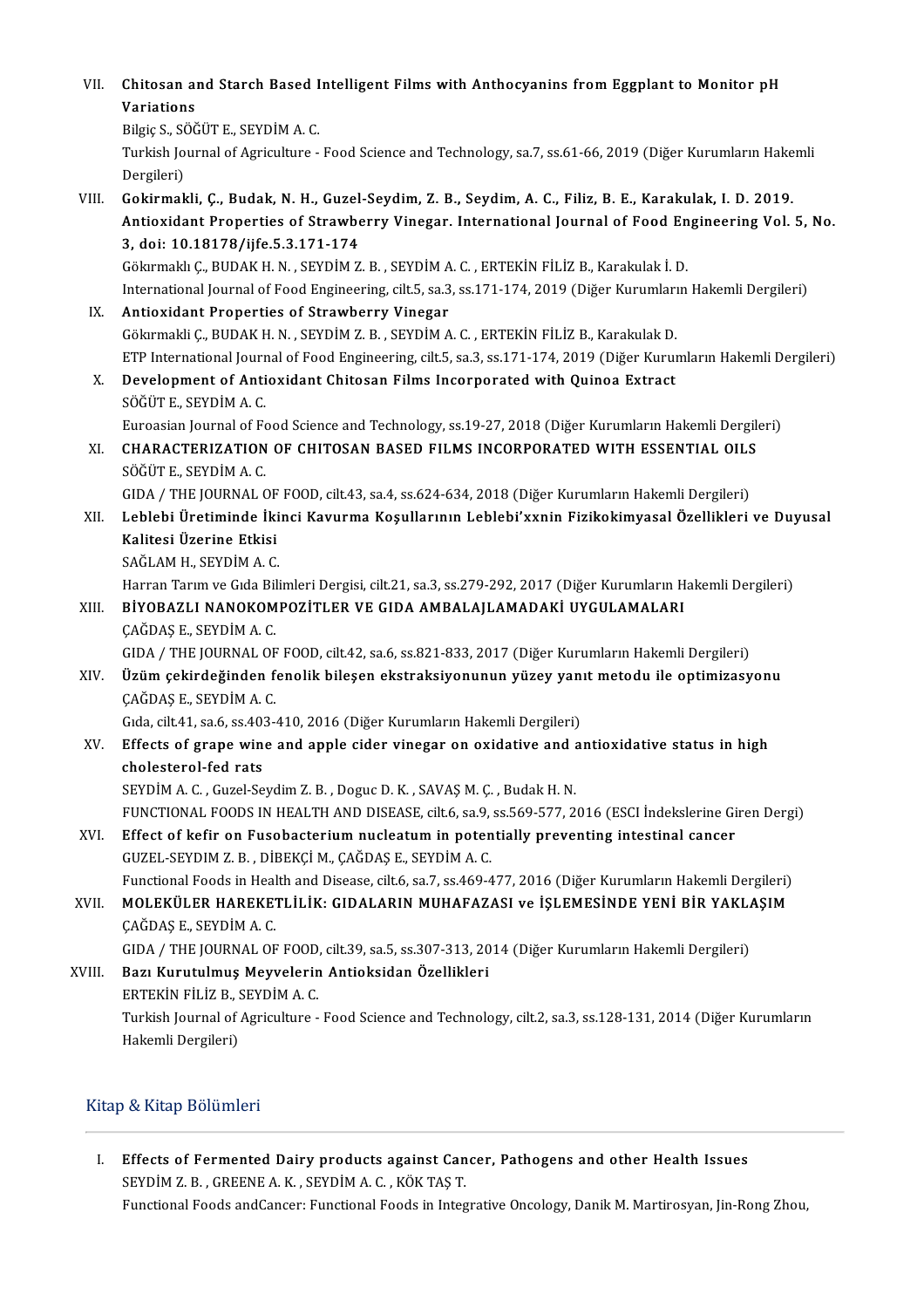Editör, CreateSpace Independent Publishing Platform First Edition edition (September 17, 2017), ss.35-61, 2017

- II. Effects of Fermented Dairy Products against Cancer, Pathogens and Other Health Issues SEYDİMZ.B. ,GreeneA.K. ,SEYDİMA.C. ,KÖKTAŞT. Functional Foods and Cancer: Functional Foods in Integrative Oncology, Danik M Martirosyan and Jin-Rong Zhou, SEYDİM Z. B. , Greene A. K. , SEYDİM A. C. , KÖK TAŞ T.<br>Functional Foods and Cancer: Functional Foods in Integrative Oncology, Danik M Martirosyan and Jin-Rong Zhou<br>Editör, CreateSpace Independent Publishing Platform Firs
- III. Yaşamın Temel Bileşeni: SU<br>ERTEKİN FİLİZ B., SEYDİM A.C. Editör, CreateSpace Independer<br>Yaşamın Temel Bileşeni: SU<br>ERTEKİN FİLİZ B., SEYDİM A. C.<br>Fonksiyonal Başlanma Saydim Yaşamın Temel Bileşeni: SU<br>ERTEKİN FİLİZ B., SEYDİM A. C.<br>Fonksiyonel Beslenme, Seydim, Zeynep Banu, Editör, Sİdas Medya, İzmir, ss.105-113, 2016<br>Preteinler Bu Kadar Önemli
- IV. Proteinler Bu Kadar Önemli Fonksiyonel Beslenme, Se<br><mark>Proteinler Bu Kadar Ö</mark><br>SEYDİM A. C. , ÇAĞDAŞ E.<br>Fonksiyonel Beslanme, SE Proteinler Bu Kadar Önemli<br>SEYDİM A. C. , ÇAĞDAŞ E.<br>Fonksiyonel Beslenme, SEYDİM, ZEYNEP-BANU, Editör, SİDAS MEDYA, İzmir, ss.115-137, 2016<br>PROTEİNI ER BILKADAR ÖNEMLİ
- V. PROTEİNLER BU KADAR ÖNEMLİ Fonksiyonel Beslenme, SE<br>PROTEINLER BU KADA<br>SEYDİM A. C. , ÇAĞDAŞ E.<br>FONKSİYONEL BESLENM PROTEİNLER BU KADAR ÖNEMLİ<br>SEYDİM A. C. , ÇAĞDAŞ E.<br>FONKSİYONEL BESLENME, SEYDİM, ZEYNEP, Editör, SİDAS MEDYA, İzmir, ss.115-137, 2016<br>Yaşamın Tamel Bilasani: Su
- VI. Yaşamın Temel Bileşeni: Su FONKSİYONEL BESLENME, SEY<br>Yaşamın Temel Bileşeni: Su<br>ERTEKİN FİLİZ B., SEYDİM A. C.<br>Fenksiyonel Beslanme, Zeynan Fonksiyonel Beslenme, Zeynep Banu Güzel Seydim, Editör, Sidas Medya, 2016

# Fonksiyonel Beslenme, Zeynep Banu Güzel Seydim, Editör, Sidas Medya, 20<br>Hakemli Kongre / Sempozyum Bildiri Kitaplarında Yer Alan Yayınlar<br>-

|       | -Hakemli Kongre / Sempozyum Bildiri Kitaplarında Yer Alan Yayınlar                                           |  |
|-------|--------------------------------------------------------------------------------------------------------------|--|
| L.    | ZEYTİN YAPRAĞI EKSTRAKTI İÇEREN KİTOSAN VE KARAGENAN KAPLAMALARIN TÜRK                                       |  |
|       | İNCİRLERİNİN MİKROBİYAL İNAKTİVASYONU ÜZERİNE ETKİSİ                                                         |  |
|       | SÖĞÜT E., Yalçın H., Akpınar K., Gökçen S., SEYDİM A. C.                                                     |  |
|       | Türkiye 13 Gıda Kongresi, Türkiye, 21 - 23 Ekim 2020                                                         |  |
| II.   | Synthetic polymer coating on biopolymers intended for food packaging applications<br>SÖĞÜT E., SEYDİM A.C.   |  |
|       | International Packaging Industry Congress, 21 - 22 Kasım 2019                                                |  |
| III.  | Production of Whey Protein Isolate Films Containing Pomegranate Seed Oil Adhered With                        |  |
|       | Nanocellulose                                                                                                |  |
|       | SÖĞÜT E., SEYDİM A.C.                                                                                        |  |
|       | Innovations in Food packaging, Shelf Life Food Safety, 8 - 10 Ekim 2019                                      |  |
| IV.   | Development of bilayer films composed of chitosan-cycloolefin copolymer with the combination of              |  |
|       | grape seed extract and carvacrol                                                                             |  |
|       | SÖĞÜT E, SEYDİM A.C.                                                                                         |  |
|       | Innovations in Food packaging, Shelf Life Food Safety, 8 - 10 Ekim 2019                                      |  |
| V.    | Chitosan and Starch Based Intelligent Films with Anthocyanins from Eggplant to Monitor pH                    |  |
|       | <b>Variations</b>                                                                                            |  |
|       | BILGIÇ S., SÖĞÜT E., SEYDİM A.C.                                                                             |  |
|       | 4th International Anatolian Agriculture, Food, Environment and Biology Congress (TARGID), 20 - 22 Nisan 2019 |  |
| VI.   | The Evaluation of Sensorial and Physicochemical Characteristics of Turkish Coffee after Opening the          |  |
|       | Package                                                                                                      |  |
|       | ERTEKIN FILIZ B., CENGIZ R. I., SEYDIM A. C.                                                                 |  |
|       | 4. Uluslararası Anadolu Tarım, Gıda, Çevre ve Biyoloji Kongresi, 20 - 22 Nisan 2019                          |  |
| VII.  | Antioxidant Properties of Strawberry Vinegar.                                                                |  |
|       | BUDAK H. N., SEYDİM Z. B., SEYDİM A. C., ERTEKİN FİLİZ B., Karakulak İ. D.                                   |  |
|       | 10th International Conference on Biotechnology and Food Science, 8 - 10 Nisan 2019, ss.18                    |  |
| VIII. | CHARACTERIZATION OF BIOCOMPOSITE FILMS BASED ON WHEY PROTEIN ISOLATE AND                                     |  |
|       | CARRAGEENAN                                                                                                  |  |
|       | SÖĞÜT E., Şahin E., SEYDİM A. C.                                                                             |  |
|       |                                                                                                              |  |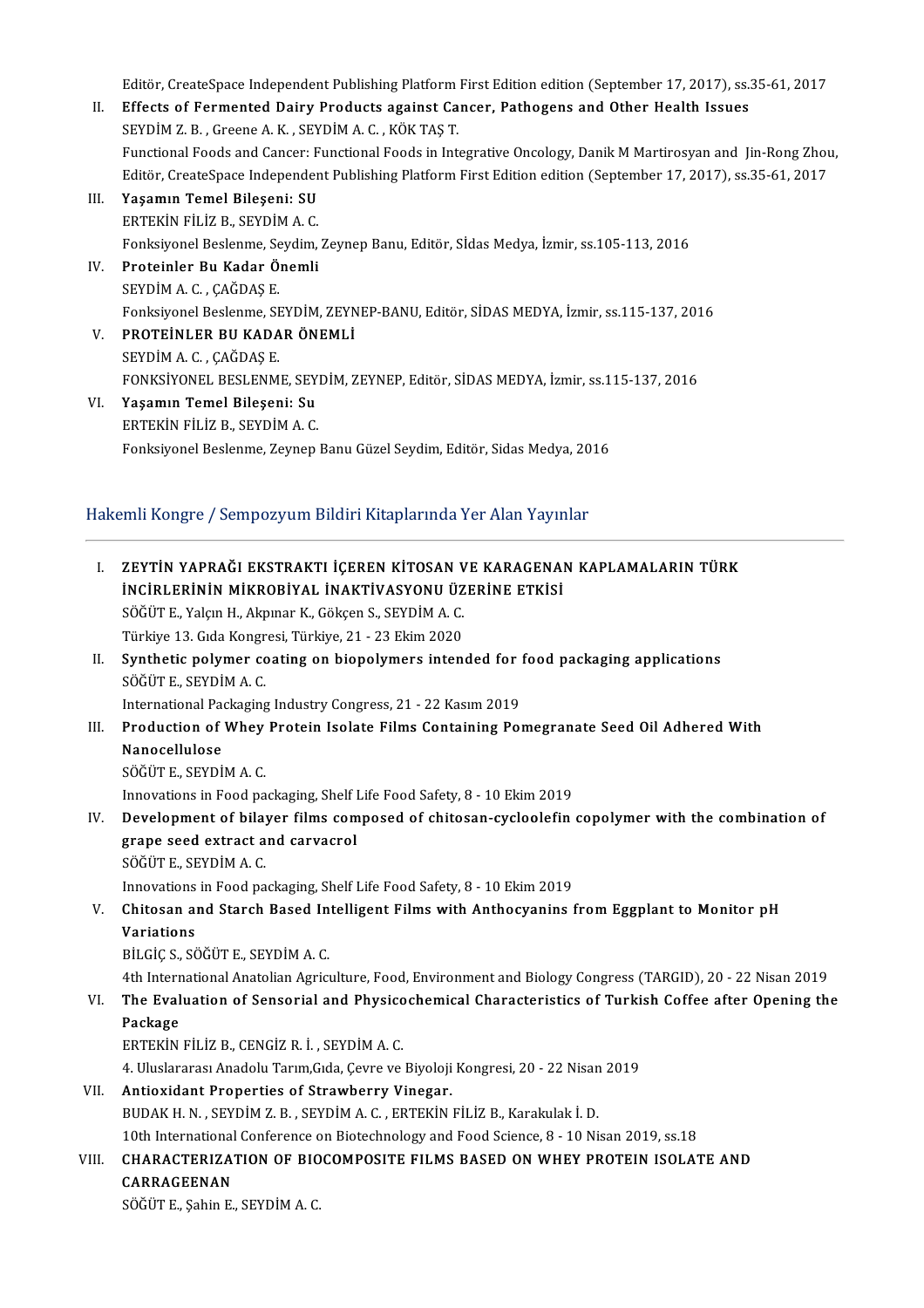IV. International Ege Composite MaterialsSymposium (KOMPEGE), 6 - 08 Eylül 2018<br>DEVELOPMENT OF CHITOSAN AND POLYCAPPOLACTONE PASED TPL LAYE

IV. International Ege Composite MaterialsSymposium (KOMPEGE), 6 - 08 Eylül 2018<br>IX. DEVELOPMENT OF CHITOSAN AND POLYCAPROLACTONE BASED TRI-LAYER BIOCOMPOSITE FILMS IV. International Ege Composite MaterialsSymposiu:<br>DEVELOPMENT OF CHITOSAN AND POLYCAPF<br>AS ACTIVE FOOD PACKAGING APPLICATIONS DEVELOPMENT OF C<br>AS ACTIVE FOOD PA<br>SÖĞÜT E., SEYDİM A. C.<br>W. International Ege Ce AS ACTIVE FOOD PACKAGING APPLICATIONS<br>SÖĞÜT E., SEYDİM A. C.<br>IV. International Ege Composite MaterialsSymposium (KOMPEGE), 6 - 08 Eylül 2018<br>Davelopment of Antioxidant Chitosan Eilms Insernarated with Quinea Extr SÖĞÜT E., SEYDİM A. C.<br>IV. International Ege Composite MaterialsSymposium (KOMPEGE), 6 - 08 Eylül 2018<br>X. Development of Antioxidant Chitosan Films Incorporated with Quinoa Extract<br>SÖĞÜT E., SEYDİM A. C. IV. International Ege Co<br>Development of Anti<br>SÖĞÜT E., SEYDİM A. C.<br>2nd International Confe Development of Antioxidant Chitosan Films Incorporated with Quinoa Extract<br>SÖĞÜT E., SEYDİM A. C.<br>2nd International Conference on Agriculture, Forest, Food, Veterinary Sciences and Technologies (ICAFOF), 2 - 05<br>Nisan 2019 SÖĞÜT E., SE<br>2nd Internat<br>Nisan 2018<br>Thermal Ki 2nd International Conference on Agriculture, Forest, Food, Veterinary Sciences and Tech<br>Nisan 2018<br>XI. Thermal Kinetic of the Antioxidant Properties during Apple Chips Production<br>EPTEKIN FU IZ P. SEVDIM A.C. Nisan 2018<br>Thermal Kinetic of the Antio<br>ERTEKİN FİLİZ B., SEYDİM A. C.<br>International Conference on Ag ERTEKİN FİLİZ B., SEYDİM A. C.<br>International Conference on Agriculture, Forest, Food, Veterinary Sciences and Technologies, 2 - 05 Nisan 2018 XII. Antimicrobial Effect of Vinegar SEYDİMZ.B. ,BUDAKH.N. ,SEYDİMA.C. Antimicrobial Effect of Vinegar<br>SEYDIM Z. B. , BUDAK H. N. , SEYDIM A. C.<br>nternational Conference, Agriculture, Food, Forest (ICAFOF), 02 Nisan 2018 - 05 Ocak 2019, ss.618<br>Davelopment of Antioxident Chitosen Films Insernan XIII. Development of Antioxidant Chitosan Films Incorporated with Quinoa Extract SÖĞÜT E., SEYDIM A.C. nternational Conferenc<br>Development of Anti<br>SÖĞÜT E., SEYDİM A. C.<br>2nd International Confe Development of Antioxidant Chitosan Films Incorporated with Quinoa Extract<br>SÖĞÜT E., SEYDİM A. C.<br>2nd International Conference on Agriculture, Forest, Food, Veterinary Sciences and Technologies (ICAFOF), İzmir,<br>Türkiye 2. SÖĞÜT E., SEYDİM A. C.<br>2nd International Conference on A<br>Türkiye, 2 - 05 Nisan 2018, ss.455<br>The Effects of Different Produc 2nd International Conference on Agriculture, Forest, Food, Veterinary Sciences and Technologie<br>Türkiye, 2 - 05 Nisan 2018, ss.455<br>XIV. The Effects of Different Production Techniques on Bioactive Substances of Vinegars<br>PUDA Türkiye, 2 - 05 Nisan 2018, ss.455<br>The Effects of Different Production T<br>BUDAK H. N. , SEYDİM A. C. , SEYDİM Z. B.<br>19th International Conference on Eood B. The Effects of Different Production Techniques on Bioactive Substances of Vinegars<br>BUDAK H. N. , SEYDİM A. C. , SEYDİM Z. B.<br>19th International Conference on Food Processing Technology, Paris, Fransa, 23 - 25 Ekim 2017, ss BUDAK H. N., SEYDİM A. C., SEYDİM Z. B.<br>19th International Conference on Food Processing Tec<br>XV. -Total Antioxidant Capacities of World Vinegars<br>Creeps A. K. SEYDİM A.C. SEYDİM Z. B. 19th International Conference on Food P<br>-Total Antioxidant Capacities of Wor<br>Greene A.K., SEYDİMA.C., SEYDİMZ.B. Greene A. K., SEYDİM A. C., SEYDİM Z. B.<br>19th International Conference on Food Processing and Technology, 23 - 25 Ekim 2017 Greene A. K., SEYDIM A. C., SEYDIM Z. B.<br>19th International Conference on Food Processing an<br>XVI. Total Antioxidant Capasities of World Vinegars<br>CREENE A. K. SEVDIM A. C., SEVDIM 7. P. 19th International Conference on Food Pr<br>**Total Antioxidant Capasities of World**<br>GREENE A. K. , SEYDİM A. C. , SEYDİM Z. B.<br>19th International Conference on Eood pr GREENE A. K., SEYDIM A. C., SEYDIM Z. B.<br>19th International Conference on Food processing and Technology, 23 - 25 Ekim 2017 GREENE A. K., SEYDIM A. C., SEYDIM Z. B.<br>19th International Conference on Food processing and Technology, 23 - 25 Ekim 2017<br>XVII. USE OF KEFIR MADE FROM NATURAL KEFIR GRAINS IN SOUR DOUGH BREAD MAKING 19th International Conference on Food processing and Technology<br>USE OF KEFIR MADE FROM NATURAL KEFIR GRAINS IN SOI<br>ATAÇ F., ERTEKİN FİLİZ B., KÖK TAŞ T., SEYDİM A. C. , SEYDİM Z. B.<br>19th International Conference on Eood Pr USE OF KEFIR MADE FROM NATURAL KEFIR GRAINS IN SOUR DOUGH BREAD<br>ATAÇ F., ERTEKİN FİLİZ B., KÖK TAŞ T., SEYDİM A. C. , SEYDİM Z. B.<br>19th International Conference on Food Processing and Technology, 23 - 25 Ekim 2017<br>Probivat ATAÇ F., ERTEKİN FİLİZ B., KÖK TAŞ T., SEYDİM A. C. , SEYL<br>19th International Conference on Food Processing and Tec<br>XVIII. Probiyotik Süt Ürünleri için Ambalajlama Sistemleri<br>8ÖĞÜT E. SEYDİM A. G 19th International Conf<br>Probiyotik Süt Ürünl<br>SÖĞÜTE., SEYDİM A. C.<br>1. Ulugal Sütaülük Kong Probiyotik Süt Ürünleri için Ambalajlama Sistemle:<br>SÖĞÜT E., SEYDİM A. C.<br>1. Ulusal Sütçülük Kongresi, Türkiye, 25 - 27 Mayıs 2017<br>Camparisan of shamametris methada fan slassifis: SÖĞÜT E., SEYDİM A. C.<br>1. Ulusal Sütçülük Kongresi, Türkiye, 25 - 27 Mayıs 2017<br>XIX. Comparison of chemometric methods for classification of Turkish honeys by phenolic properties<br>CAĞDAŞ E., SEYDİM A. C. 1. Ulusal Sütçülük Kongre<br>**Comparison of chemo**<br>ÇAĞDAŞ E., SEYDİM A. C.<br>First Food Chemistru Con Comparison of chemometric methods for classification of Turkish honeys by phenolic properties<br>ÇAĞDAŞ E., SEYDİM A. C.<br>First Food Chemistry Conference - Shaping the Future of Food Quality, Health and Safety, Amsterdam, Holl CAĞDAŞ E., SEYDİM A. C.<br>First Food Chemistry Confer<br>Ekim - 01 Kasım 2016, ss.99<br>Comnarison of shomomat First Food Chemistry Conference - Shaping the Future of Food Quality, Health and Safety, Amsterdam, Holland:<br>Ekim - 01 Kasım 2016, ss.99<br>XX. Comparison of chemometric methods for classification of Turkish honeys by phenoli Ekim - 01 Kasım 2016, ss.99<br>XX. Comparison of chemometric methods for classification of Turkish honeys by phenolic properties<br>CAĞDAŞ E., SEYDİM A. C. Comparison of chemometric methods for classification of Turkish honeys by phenolic properties<br>ÇAĞDAŞ E., SEYDİM A. C.<br>First Food Chemistry Conference - Shaping the Future of Food Quality, Health and Safety, Amsterdam, Holl CAĞDAŞ E., SEYDİM A. C.<br>First Food Chemistry Confer<br>Ekim - 01 Kasım 2016, ss.99<br>Antiovident Properties of First Food Chemistry Conference - Shaping the Future of Food Quality, Health and Safety, Amsterdam, F<br>Ekim - 01 Kasım 2016, ss.99<br>XXI. Antioxidant Properties of Maillard Reaction Productsfrom Glucose arginine Model System Ekim - 01 Kasım 2016, ss.99<br><mark>Antioxidant Properties of Maillard Rea</mark><br>ÇAĞDAŞ E., ERTEKİN FİLİZ B., SEYDİM A. C.<br>2nd Congress on Food Structure & Design Antioxidant Properties of Maillard Reaction Productsfrom Glucose argini<br>CAĞDAŞ E., ERTEKİN FİLİZ B., SEYDİM A. C.<br>2nd Congress on Food Structure & Design - Akdeniz University, 26 - 28 Ekim 2016<br>Antioxidant proporties of ma CAĞDAŞ E., ERTEKİN FİLİZ B., SEYDİM A. C.<br>2nd Congress on Food Structure & Design - Akdeniz University, 26 - 28 Ekim 2016<br>XXII. Antioxidant properties of maillard reaction products from glucose arginine model system<br>CA 2nd Congress on Food Structure & Design - Akdeniz University, 26 - 28 Ekim 2016<br>Antioxidant properties of maillard reaction products from glucose argini<br>CAĞDAŞ E., ERTEKİN FİLİZ B., SEYDİM A. C. Antioxidant properties of maillard reaction products from glucose arginine<br>ÇAĞDAŞ E., ERTEKİN FİLİZ B., SEYDİM A. C.<br>2nd Congress on Food Structure & Design, Antalya, Türkiye, 26 - 28 Ekim 2016, ss.93<br>Üzüm Coltindeği Ekstr XXIII. Üzüm Çekirdeği Ekstraktının Kitosan FilmlerinÖzelliklerine Etkilerinin Belirlenmesi<br>CAĞDAŞ E., SEYDİM A. C. 2nd Congress on Food Structure & Design, Antalya, Türkiye, 26 - 28 Ekim 2016, ss 93 12.GıdaKongresi,Türkiye,5-07Ekim2016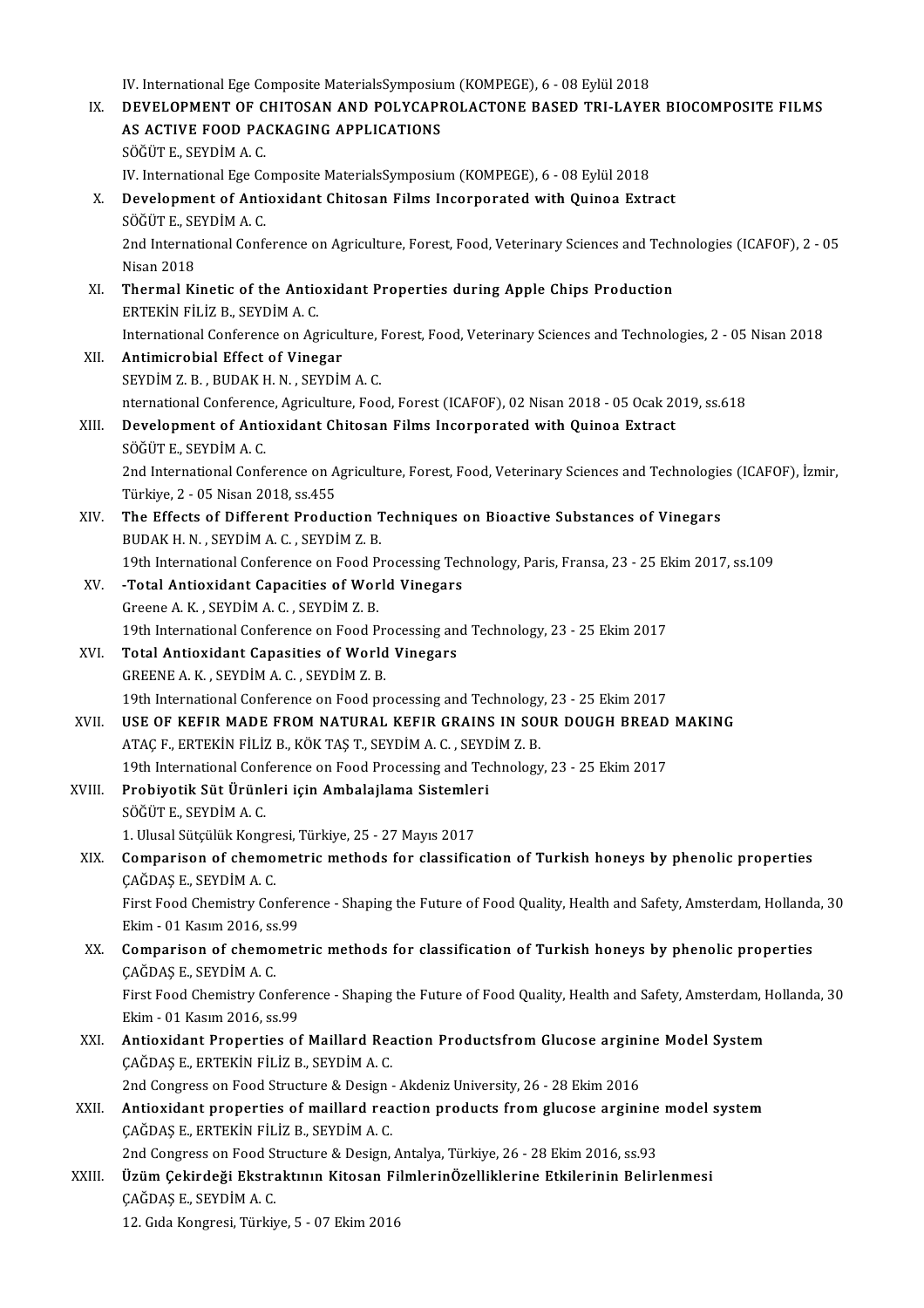| XXIV.   | Effects of grape wine and apple cider vinegar on oxidative and antioxidative status in high<br>cholesterol fed rats 2016 158 160                                                                                              |
|---------|-------------------------------------------------------------------------------------------------------------------------------------------------------------------------------------------------------------------------------|
|         | SEYDİM A.C., SEYDİM Z.B., KUMBUL DOĞUÇ D., SAVAŞ M.Ç., BUDAK H.N.                                                                                                                                                             |
|         | The 20th International Conference, Boston, MA, USA, 22 - 23 Eylül 2016, ss.158-160                                                                                                                                            |
| XXV.    | Effect of kefir on Fusobacterium nucleatum in potentially preventing intestinalcancer                                                                                                                                         |
|         | Dibekçi M., ÇAĞDAŞ E., SEYDİM A. C., SEYDİM Z. B.                                                                                                                                                                             |
| XXVI.   | Functional and Medical Foods for Chronic Diseases: Bioactive Compounds and Biomarkers, 22 - 23 Eylül 2016<br>Effect of kefir on Fusobacterium nucleatum potentially causing intestinal cancer                                 |
|         | SEYDİM Z.B., DİBEKÇİ M., ÇAĞDAŞ E., SEYDİM A.C.                                                                                                                                                                               |
|         | 20th International Conference of FFC - 8th International Symposium of ASFFBC, BOSTON, MA, Amerika Birleşik<br>Devletleri, 22 - 23 Eylül 2016, ss 117-119                                                                      |
| XXVII.  | Effects of Grape Wine and Apple Cider Vinegar on Oxidative and Antioxidative Status in High<br><b>Cholesterol Fed Rats</b>                                                                                                    |
|         | SEYDIM A. C., SEYDIM Z. B., KUMBUL DOĞUÇ D., SAVAŞ M. Ç., BUDAK H. N.                                                                                                                                                         |
|         | 20th International Conference on Functional and Medical Foods for Chronic Diseases: Bioactive Compounds and<br>Biomarkers, Boston, MA, Amerika Birleşik Devletleri, 22 - 23 Eylül 2016, ss.158-160                            |
| XXVIII. | The Natural Probiotic Mine Kefir Grains                                                                                                                                                                                       |
|         | SEYDIM Z.B., ATILGAN S., KÖK TAŞ T., SEYDIM A.C.                                                                                                                                                                              |
|         | Functional and Medical Foods for Chronic Diseases: Bioactive Compounds and Biomarkers, Boston, Amerika<br>Birleşik Devletleri, 22 - 23 Eylül 2016                                                                             |
| XXIX.   | Polimer nanokompozitlerden nano materyallerin salınım mekanizması<br>ÇAĞDAŞ E., SEYDİM A. C.                                                                                                                                  |
|         | Uluslararası Katılımlı III. Ege Kompozit Malzemeler Sempozyumu, Türkiye, 5 - 07 Kasım 2015                                                                                                                                    |
| XXX.    | Sıvı karıştırma yöntemiyle hazırlanmış kitosan ve sikloolefin kopolimer bazlı kompozit filmlerin su                                                                                                                           |
|         | buharı geçirgenliklerinin ve optik özelliklerinin belirlenmesi<br>ÇAĞDAŞ E., SEYDİM A. C.                                                                                                                                     |
|         | Uluslararası Katılımlı III. Ege Kompozit Malzemeler Sempozyumu, Türkiye, 5 - 07 Kasım 2015                                                                                                                                    |
| XXXI.   | Antioxidative and Antimicrobial Properties of Grape Seed Powder Incorporated Poly Capro Lactone<br><b>Films</b>                                                                                                               |
|         | ÇAĞDAŞ E., SEYDİM A. C.                                                                                                                                                                                                       |
|         | Innovations in Food Packaging, Shelf Life and Food Safety, Munich, Almanya, 15 - 17 Eylül 2015                                                                                                                                |
| XXXII.  | Antioxidative and antimicrobial properties of grape seed powder incorporated poly caprolactone<br>films                                                                                                                       |
|         | ÇAĞDAŞ E., SEYDİM A. C.                                                                                                                                                                                                       |
| XXXIII. | Innovations in Food Packaging, Shelf Life and Food Safety, Munich, Almanya, 15 - 17 Eylül 2015<br>Elma cipsinin kalite ve antioksidan özellikleri üzerine farklı ambalaj kullanımının etkisi<br>ERTEKİN FİLİZ B., SEYDİM A.C. |
|         | Pamukkale Gıda Sempozyumu III, Kurutulmuş ve Yarı Kurutulmuş Gıdalar, Türkiye, 13 - 15 Mayıs 2015, ss.196                                                                                                                     |
| XXXIV.  | Türkiye de Kültürü Yapılan Doğal Yenilebilir Mantarların Toplam Fenolik Miktarı ve Antioksidan<br>Aktivitelerinin Belirlenmesi                                                                                                |
|         | MUSTAFA a., ÇAĞDAŞ E., SEYDİM A.C.                                                                                                                                                                                            |
|         | 5. Gıda Güvenliği Kongresi, Türkiye, 7 - 08 Mayıs 2015                                                                                                                                                                        |
| XXXV    | Gıdalardaki patojen bakterilerin Floresan In Situ Hibridizasyonu FISH ile belirlenmesi<br>ÇAĞDAŞ E., SEYDİM A. C.                                                                                                             |
|         | 5. Gıda Güvenliği Kongresi, Türkiye, 7 - 08 Mayıs 2015                                                                                                                                                                        |
| XXXVI.  | Çay poşetlerinde kullanılan filtre kağıtlarının güvenliği<br>DENİZ b., MERVE ö., ÇAĞDAŞ E., SEYDİM A. C.                                                                                                                      |
|         | 5. Gıda Güvenliği Kongresi, Türkiye, 7 - 08 Mayıs 2015                                                                                                                                                                        |
| XXXVII. | Farklı Kurutma Sıcaklıkları ve Ekstraksiyon Tipinin Lactarious Delicious Türü Mantarların<br>Antioksidan ve Fenolik Madde Miktarı Üzerine Etkisi                                                                              |
|         | mustafa a., ÇAĞDAŞ E., SEYDİM A.C.                                                                                                                                                                                            |